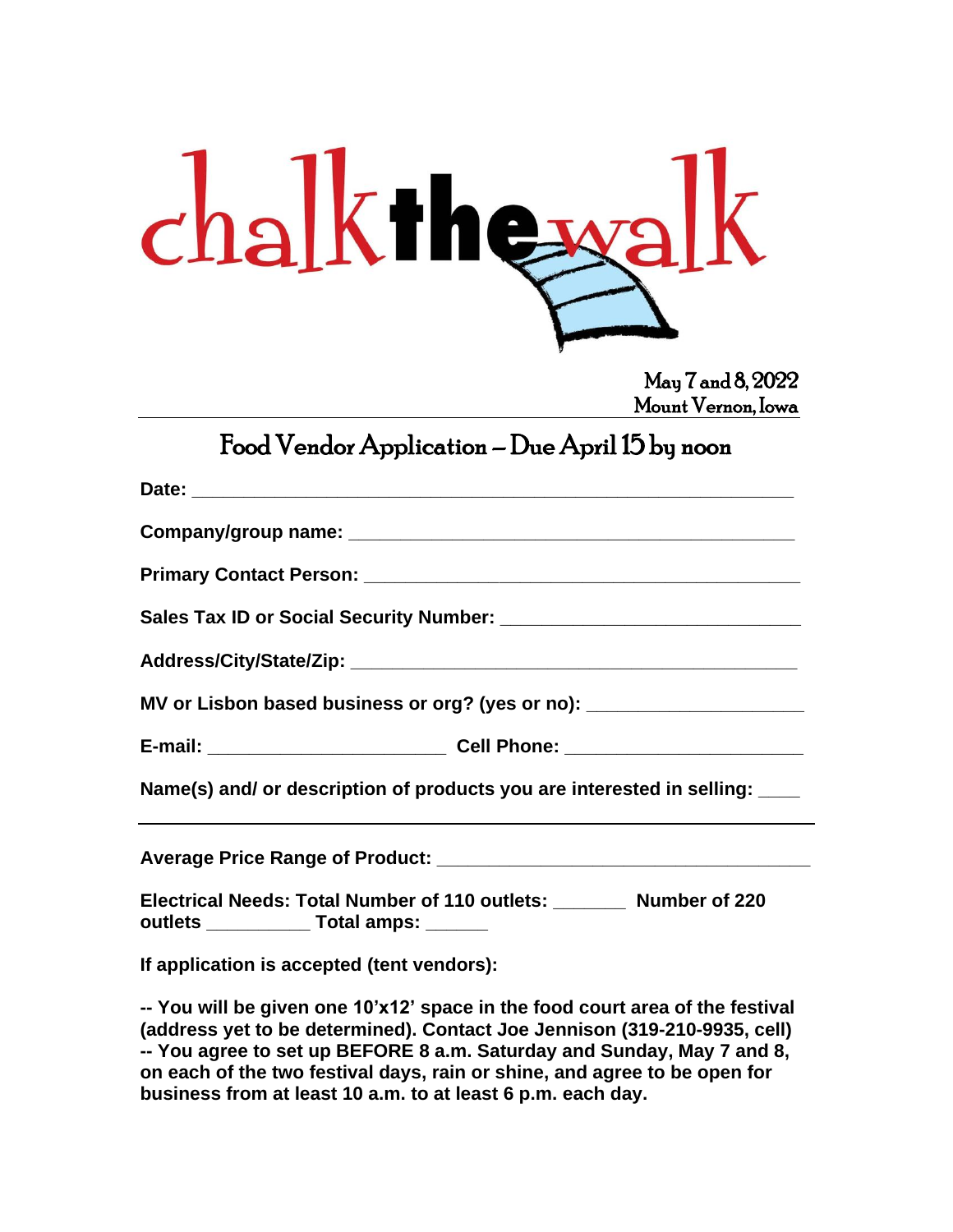**-- You agree to tear down and vacate by 7 p.m. on Sunday, May 8**

**-- You are responsible for your own booth set-ups (tables and chairs and tents will NOT be provided).**

**-- Friday night parking and/or set up will be considered on a case by case basis.**

**-- You understand that electricity is available to you free of charge, with an outlet(s) available within 100 feet. You must supply your own electrical cord.**

**-- You understand that there are no early tear-downs unless approved by the festival chair.**

**-- You understand that no fountain drinks are allowed; all beverages must be served in plastic resealable bottles or recyclable lidded containers (to prevent spillage onto art). All plastic bottles or containers for liquids must be recyclable or redeemable.**

**-- You understand that all fees are due with this application. Cost to all vendors is \$100 per booth, free for nonprofits.**

**--**

**If application is accepted (truck or trailer vendors):**

**-- You will be given a space in the food truck area of the festival (address yet to be determined).**

**-- You agree to set up BEFORE 8 a.m. Saturday and Sunday, May 7 and 8, on each of the two festival days, rain or shine, and agree to be open for business from at least 10 a.m. to at least 6 p.m. each day.**

**-- You agree to tear down and vacate by 7 p.m. on Sunday, May 2 -- You are responsible for your own set-ups (tables and chairs and tents will NOT be provided). There will be a common outdoor dining room and trash/recycling/compost available to you. Your truck or trailer will need to be locked and left in place over night on Saturday.**

**-- You understand that electricity is available to you free of charge, with an outlet(s) available within 100 feet. You must supply your own electrical cord.**

**-- You understand that there are no early tear-downs unless approved by the festival chair.**

**-- You understand that no fountain drinks are allowed; all beverages must be served in plastic resealable bottles or recyclable lidded containers (to prevent spillage onto art). All plastic bottles or containers for liquids must be recyclable or redeemable.**

**-- You understand that all fees are due with this application. Cost to all vendors is \$100 per booth, free for nonprofits.**

**-- NOTE: The City of Mount Vernon and the Chalk the Walk committee is committed to Zero-Waste. To that end, all vendors are required to use**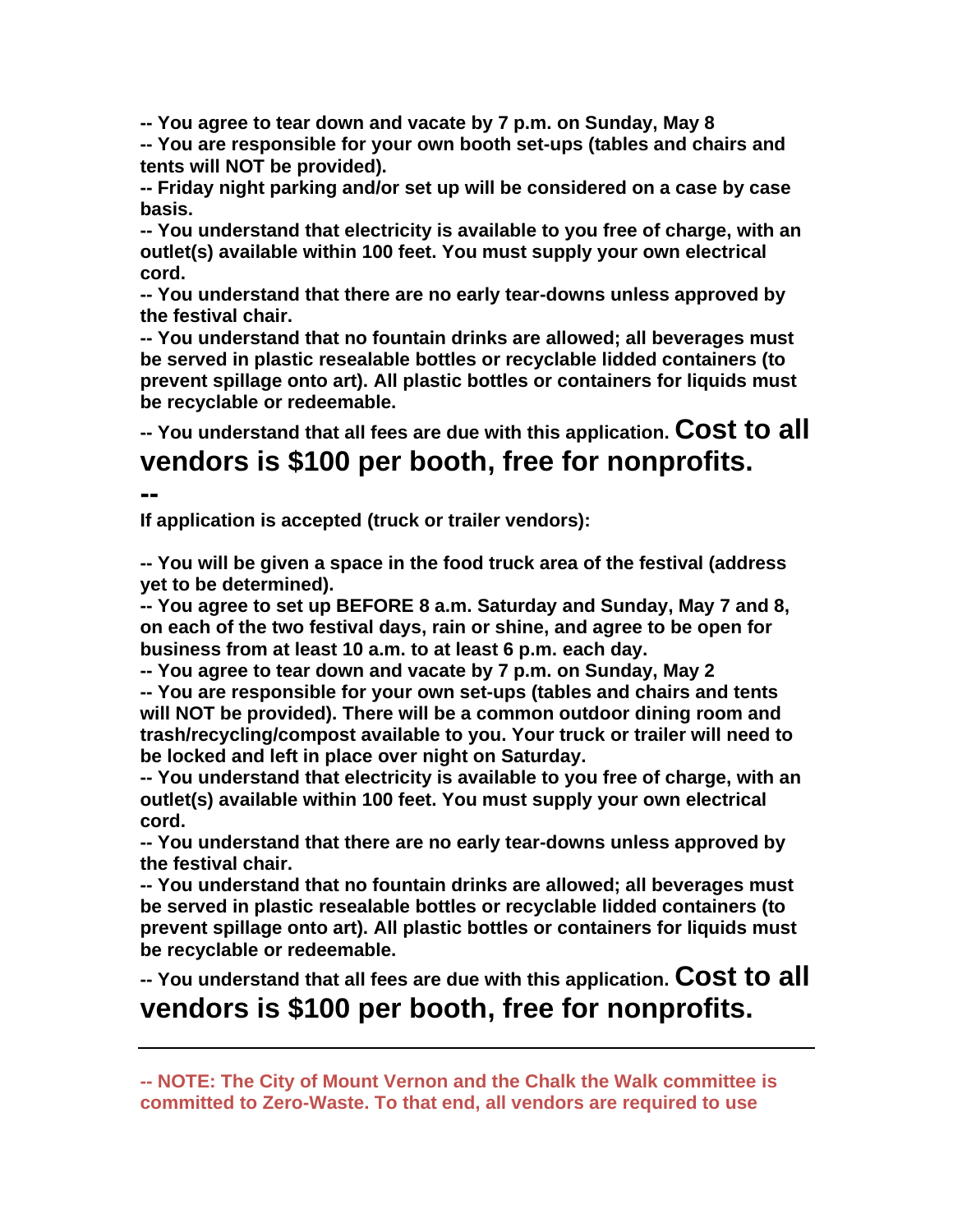**compostable plates, cups, napkins, utensils and serving gloves. Redeemable plastic bottles are allowed (no cans). Recyclable plastic containers will be considered but only with prior approval by the committee. The committee plans to work with Compost Ninja/EcoCare throughout the day and are requiring all vendors to bring compostable (or with prior permission, recyclable) serving products.** 

**Ecocare Supply in Coralville sells compostable serving products as well. To contact them, call (319) 800-9162 or email Kaveh Mostafavi at [kaveh@ecocaresupply.com](mailto:kaveh@ecocaresupply.com)**

**If you are having trouble finding these products or have questions regarding any of this, call Joe Jennison at (319) 210-9935 or through email at [director@visitmvl.com](mailto:director@visitmvl.com)**

**You will not be allowed to use Styrofoam or plastic utensils at the event. Exceptions will not be made.**

**Initial Here: \_\_\_\_\_**

**Businesses are liable for obtaining a Sales Tax Permit. Contact the Iowa Department of Revenue through http://www.tax.iowa.gov.**

**Initial Here: \_\_\_\_\_**

**All vendors are responsible for obtaining a temporary food service permit. Contact Linn County Public Health at (319) 892-6000 or go to Web site at [www.co.linn.ia.us](http://www.co.linn.ia.us/) to apply**

**Initial Here: \_\_\_\_\_**

**Food vendors may not have exclusive rights to a food type. The Chalk the Walk Committee reserves the right to deny this application to any vendor who is offering similar fare to Uptown Mount Vernon businesses, or duplicated entries by another already-accepted vendor. The Committee will give right of first refusal to those businesses or non-profits that are based in the Mount Vernon-Lisbon area.**

**\_\_\_\_\_\_\_\_\_\_\_\_\_\_\_\_\_\_\_\_\_\_\_\_\_\_\_\_\_\_\_\_\_\_\_\_\_\_\_\_\_\_\_\_\_\_\_\_\_\_\_\_\_\_\_\_\_\_\_**

**Signature:**